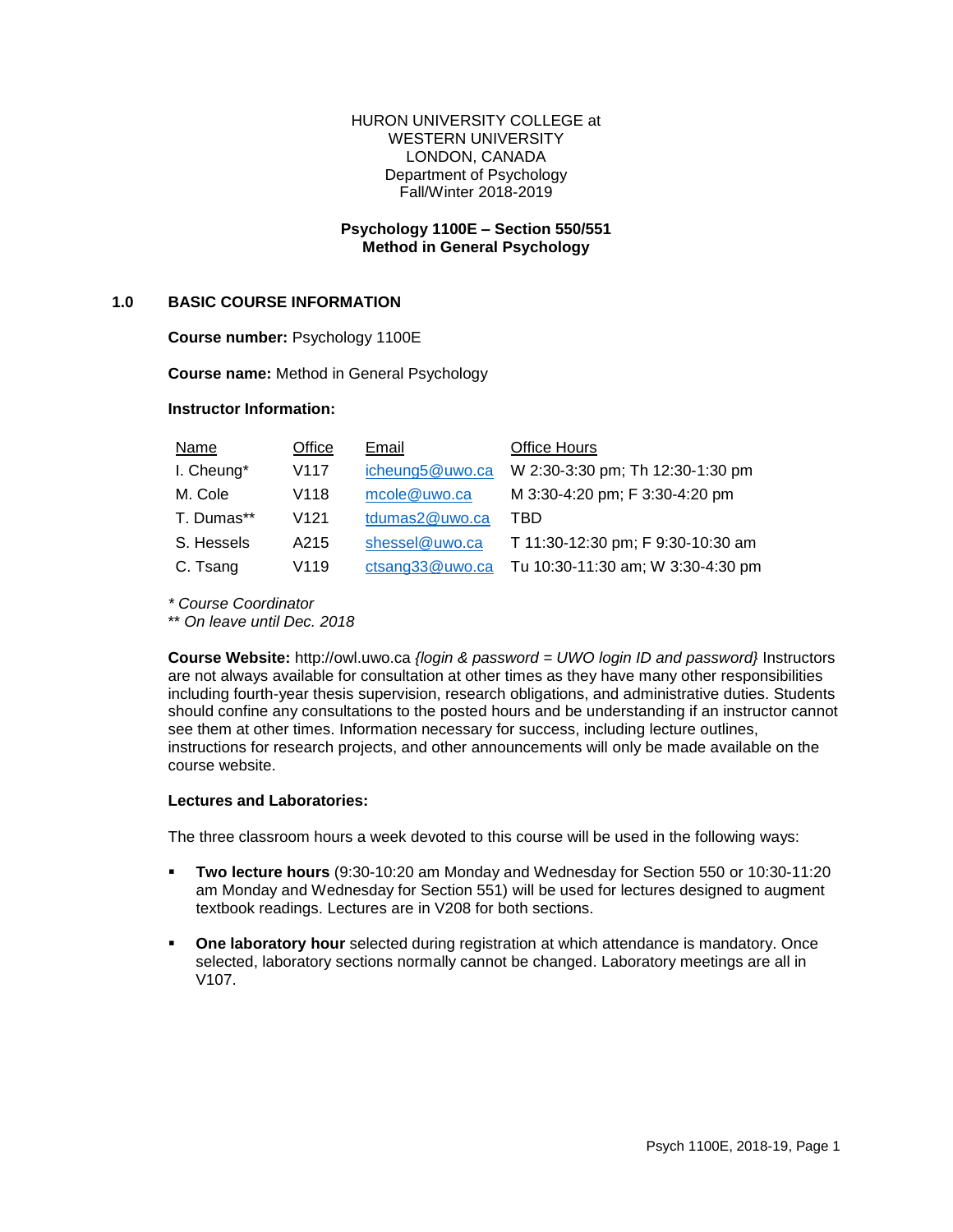## **2.0 CALENDAR DESCRIPTION**

An introduction to method and content in psychology. The content areas covered include physiological psychology, perception, learning and motivation, memory and cognition, developmental psychology, individual differences, personality, social psychology, and applied psychology. Method is studied through direct experience with research design and the collection, statistical treatment, and reporting of data.

Antirequisite(s): Psychology 1000, Psychology 1200 and the former Psychology 100.

Extra Information: 2 lecture hours, 1 laboratory hour, 1.0 course.

*Note 1:* A grade of at least 60% in this course is a prerequisite for most senior psychology courses taught at Huron University College and for all senior psychology courses required for all psychology modules. Moreover, it is a prerequisite for admission to all psychology modules at Huron University College.

*Note 2:* Psychology 1000 is not a substitute for Psychology 1100E course and without supplementation will not provide entry to most of our senior courses. For details of the necessary supplementation, students should consult the FASS Course Outline Appendix posted on OWL.

## **3.0 COURSE OBJECTIVES**

By the end of this course, students should be able to:

- identify and describe theories and concepts from the most important content areas in psychology.
- think critically about empirical research.
- analyze data and report the results of simple empirical research.

## **4.0 DESCRIPTION OF CLASS METHODS**

This course has two components:

(1) lectures held twice a week are designed to help students become acquainted with the basic content knowledge of the field of Psychology as presented in the textbook.

(2) laboratories held once a week are designed to help students become acquainted with the methodologies used in research in Psychology, and, more specifically, to help students prepare the two laboratory reports that are part of the course.

## **5.0 REQUIRED TEXTS**

Passer, M. W., Smith, R. E., Atkinson, M. L., & Mitchell, J. B. (2017). Psychology: Frontiers and Applications. (Sixth Canadian Edition). McGraw-Hill.

\*\*Cole, M. R., Erdle, S., Heapy, N., & Tsang, C.D. (2017). *Introduction to Method in Psychology.* (Revised Seventh Edition). McGraw-Hill. (laboratory manual)

*\*\*Note: Introduction to Method in Psychology* **is available as a bundle with the textbook at the Bookstore. It may also be purchased separately.**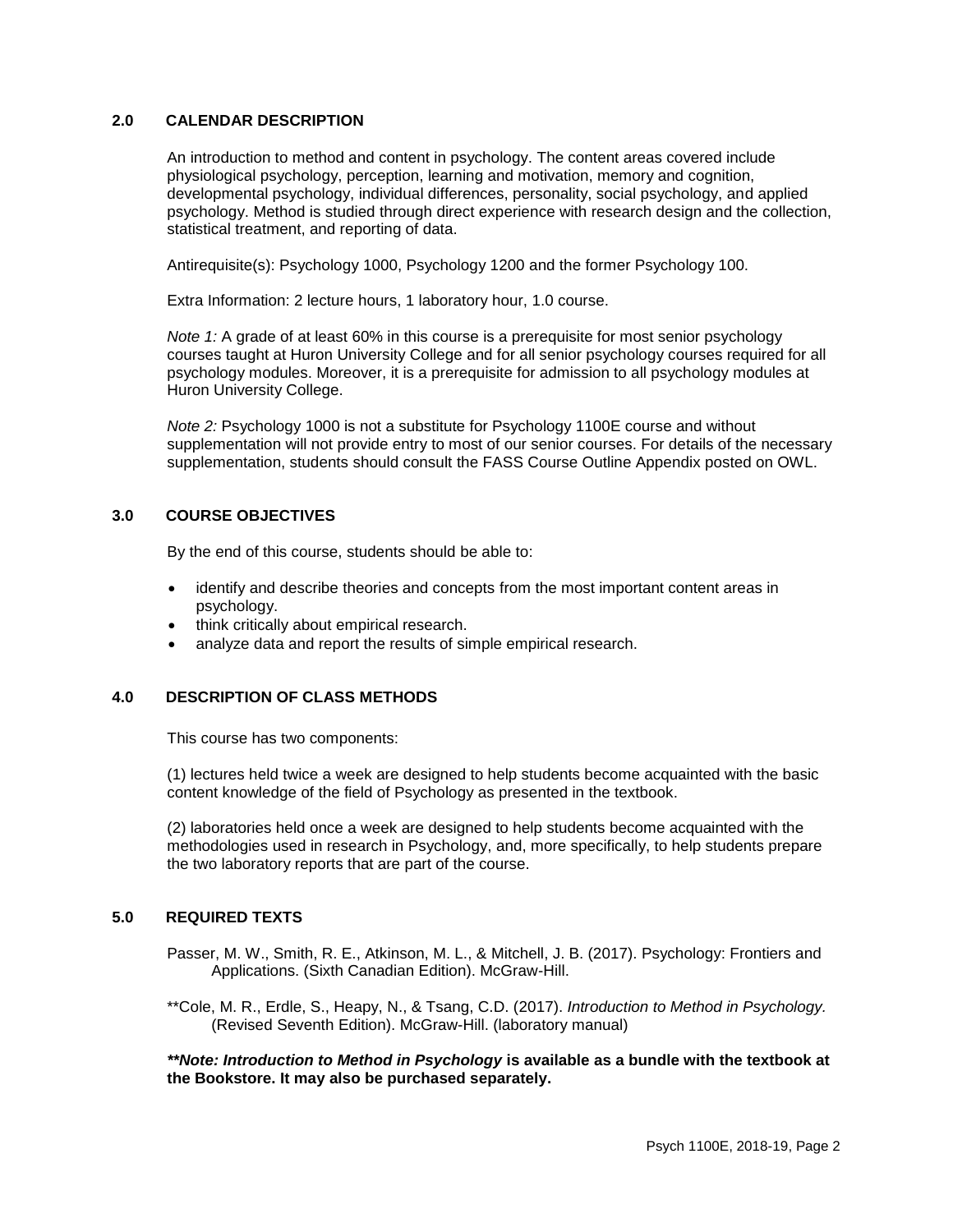Students who purchase a *new* hard copy of the text, with or without the laboratory manual will have access to a website called Connect which will include an e-Book version of the text. Alternatively, students may purchase an e-Book-only version of the text and forego the hard copy of the text altogether. Either option includes access to Connect which has interesting features including videos and self-tests. **Students should not discard the password that allows access to the electronic platform.**

Students who choose to buy a *used* copy of the textbook (if available) can purchase *Introduction to Method in Psychology* and access to Connect separately.

### **6.0 EVALUATION**

**Summary of Dates and Weights of Course Components:**

| <b>Test / Report</b>        | Date                             | Weight     |
|-----------------------------|----------------------------------|------------|
| Term Test #1*               | Saturday, October 27             | 12.5%      |
| <b>Experimental Report</b>  | Monday, December 3               | 15%        |
| Term Test #2                | TBA, during December exam period | 12.5%      |
| Term Test #3                | Saturday, March 2                | 12.5%      |
| <b>Correlational Report</b> | Monday, April 1                  | <b>25%</b> |
| Term Test #4                | TBA, during April exam period    | 12.5%      |
| Laboratory Grade            | (see Section 6.1)                | 10%        |

\* Note that there are four non-cumulative term tests and, together, they determine 50% of the final grade in the course.

## **6.1 Laboratory Grade**

This grade constitutes 10% of the final mark in the course and is based on:

- (1) laboratory attendance (6%)
- (2) research participation (4%)

Specific details about each component of the laboratory grade is posted on OWL.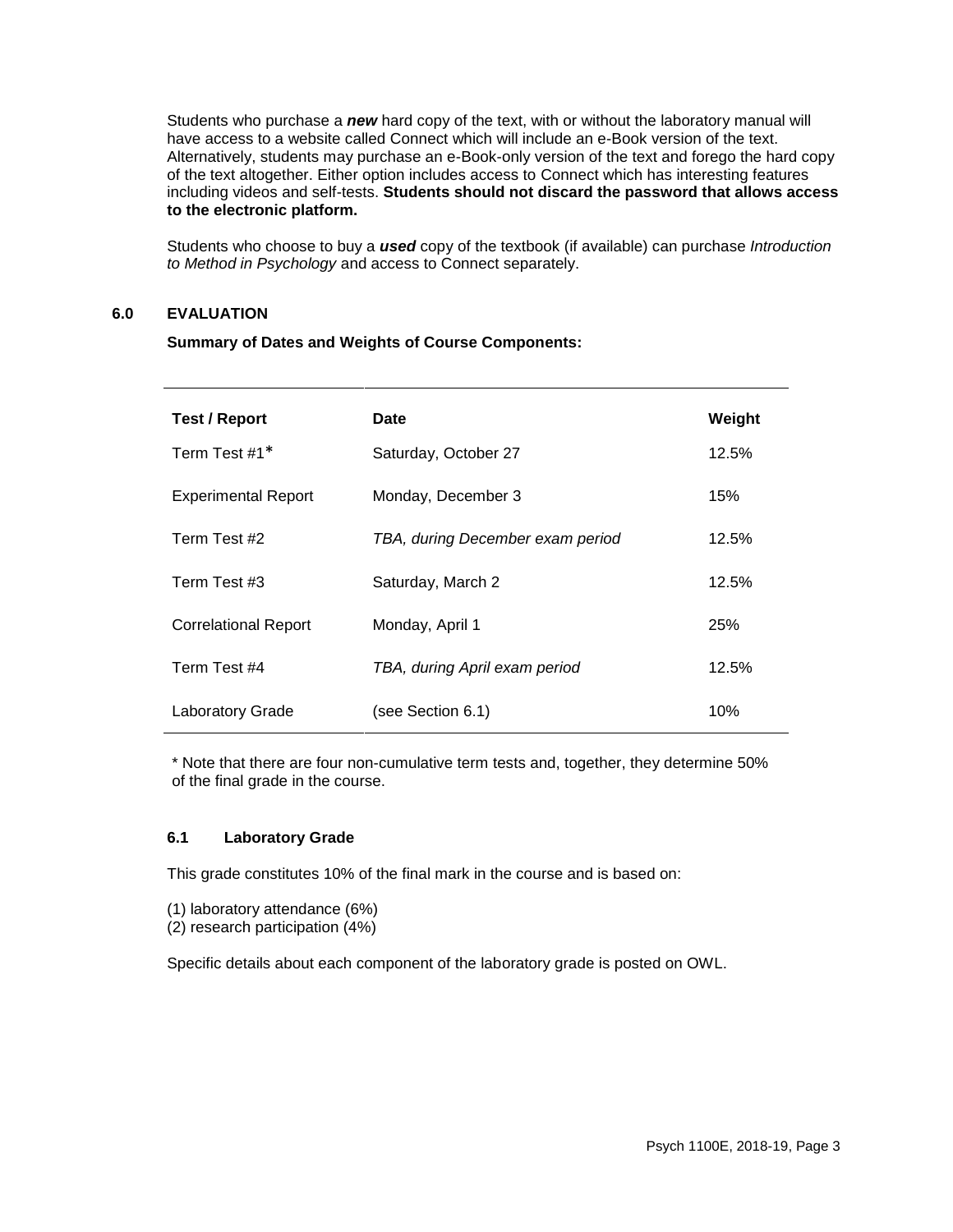# **7.0 TENTATIVE LECTURE SCHEDULE**

Changes to the lecture schedule will be announced in class and posted on OWL.

| Lecture        | <b>Date</b>                                                                                                                                                                                                                            | <b>Topic</b>                                                                  |                                                                                                                                                                              | Lecturer                                                               | <b>Textbook</b><br><b>Chapters/Pages</b> |  |
|----------------|----------------------------------------------------------------------------------------------------------------------------------------------------------------------------------------------------------------------------------------|-------------------------------------------------------------------------------|------------------------------------------------------------------------------------------------------------------------------------------------------------------------------|------------------------------------------------------------------------|------------------------------------------|--|
| 1              | M Sep 10                                                                                                                                                                                                                               | Introduction to Course                                                        |                                                                                                                                                                              | I. Cheung                                                              |                                          |  |
| 2              | W Sep 12                                                                                                                                                                                                                               | Introduction to Psychological Science                                         |                                                                                                                                                                              | I. Cheung                                                              |                                          |  |
| 3              | M Sep 17                                                                                                                                                                                                                               | Neuroscience                                                                  |                                                                                                                                                                              | S. Hessels                                                             | Ch.3                                     |  |
| 4              | W Sep 19                                                                                                                                                                                                                               | Neuroscience                                                                  |                                                                                                                                                                              | S. Hessels                                                             | Ch.3                                     |  |
| 5              | M Sep 24                                                                                                                                                                                                                               | Neuroscience                                                                  |                                                                                                                                                                              | S. Hessels                                                             | Ch.3                                     |  |
| 6              | W Sep 26                                                                                                                                                                                                                               | Neuroscience                                                                  |                                                                                                                                                                              | S. Hessels                                                             | Ch.3                                     |  |
| $\overline{7}$ | M Oct 1                                                                                                                                                                                                                                | Genes, Evolution and Behaviour                                                |                                                                                                                                                                              | C. Tsang                                                               | Ch. 4                                    |  |
| 8              | W Oct 3                                                                                                                                                                                                                                | Genes, Evolution and Behaviour                                                |                                                                                                                                                                              | C. Tsang                                                               | Ch. 4                                    |  |
|                | M Oct 8                                                                                                                                                                                                                                | Thanksgiving, no class.                                                       |                                                                                                                                                                              |                                                                        |                                          |  |
|                | W Oct 10                                                                                                                                                                                                                               | Fall Reading week, no class.                                                  |                                                                                                                                                                              |                                                                        |                                          |  |
| 9              | M Oct 15                                                                                                                                                                                                                               | Sensation & Perception                                                        |                                                                                                                                                                              | C. Tsang                                                               | Ch. 5                                    |  |
| 10             | W Oct 17                                                                                                                                                                                                                               | Sensation & Perception                                                        |                                                                                                                                                                              | C. Tsang                                                               | Ch. 5                                    |  |
| 11             | M Oct 22                                                                                                                                                                                                                               | Sensation & Perception                                                        |                                                                                                                                                                              | C. Tsang                                                               | Ch. 5                                    |  |
| 12             | W Oct 24                                                                                                                                                                                                                               | Sensation & Perception                                                        |                                                                                                                                                                              | C. Tsang                                                               | Ch. 5                                    |  |
|                | Sat Oct 27                                                                                                                                                                                                                             | <b>TERM TEST #1</b><br>Excludes lab material. (Kingsmill Room, 9:30-11:30 am) |                                                                                                                                                                              | Covers all lectures and assigned readings since the start of the term. |                                          |  |
| 13             | M Oct 29                                                                                                                                                                                                                               | <b>Respondent Conditioning</b>                                                |                                                                                                                                                                              | M. Cole                                                                | Ch. 7: pp. 236-247                       |  |
| 14             | W Oct 31                                                                                                                                                                                                                               | <b>Respondent Conditioning</b>                                                |                                                                                                                                                                              | M. Cole                                                                | Ch. 7: pp. 236-247                       |  |
| 15             | M Nov 5                                                                                                                                                                                                                                | <b>Operant Conditioning</b>                                                   |                                                                                                                                                                              | M. Cole                                                                | Ch. 7: pp. 247-269                       |  |
| 16             | W Nov 7                                                                                                                                                                                                                                | <b>Operant Conditioning</b>                                                   |                                                                                                                                                                              | M. Cole                                                                | Ch. 7: pp. 247-269                       |  |
| 17             | M Nov 12                                                                                                                                                                                                                               | Cognition: Memory                                                             |                                                                                                                                                                              | S. Hessels                                                             | Ch. 8                                    |  |
| 18             | W Nov 14                                                                                                                                                                                                                               | Cognition: Memory                                                             |                                                                                                                                                                              | S. Hessels                                                             | Ch. 8                                    |  |
| 19             | M Nov 19                                                                                                                                                                                                                               |                                                                               | Cognition: Memory/Thought & Language                                                                                                                                         | S. Hessels                                                             | Ch. 8/9                                  |  |
| 20             | W Nov 21                                                                                                                                                                                                                               | Cognition: Thought & Language                                                 |                                                                                                                                                                              | S. Hessels                                                             | Ch. 9                                    |  |
| 21             | M Nov 26                                                                                                                                                                                                                               | Cognition: Thought & Language                                                 |                                                                                                                                                                              | S. Hessels                                                             | Ch. 9                                    |  |
| 22             | W Nov 28                                                                                                                                                                                                                               | Cognition: Intelligence                                                       |                                                                                                                                                                              | I. Cheung                                                              | Ch. 10                                   |  |
| 23             | M Dec 3                                                                                                                                                                                                                                | Cognition: Intelligence                                                       |                                                                                                                                                                              | I. Cheung                                                              | Ch. 10                                   |  |
| 24             | W Dec 5                                                                                                                                                                                                                                | Cognition: Intelligence                                                       |                                                                                                                                                                              | I. Cheung                                                              | Ch. 10                                   |  |
|                | <b>TBA</b>                                                                                                                                                                                                                             | <b>TERM TEST #2</b>                                                           | Covers all readings/lectures since Test #1. Topics include respondent<br>and operant conditioning, memory, thought and language, and<br>intelligence. Excludes lab material. |                                                                        |                                          |  |
|                | Term Test #2 will have the same format as Term Test #1. The time and date will be set by the Registrar, not the<br>Department, and final examination rules (e.g., students must have their student cards with them) will be in effect. |                                                                               |                                                                                                                                                                              |                                                                        |                                          |  |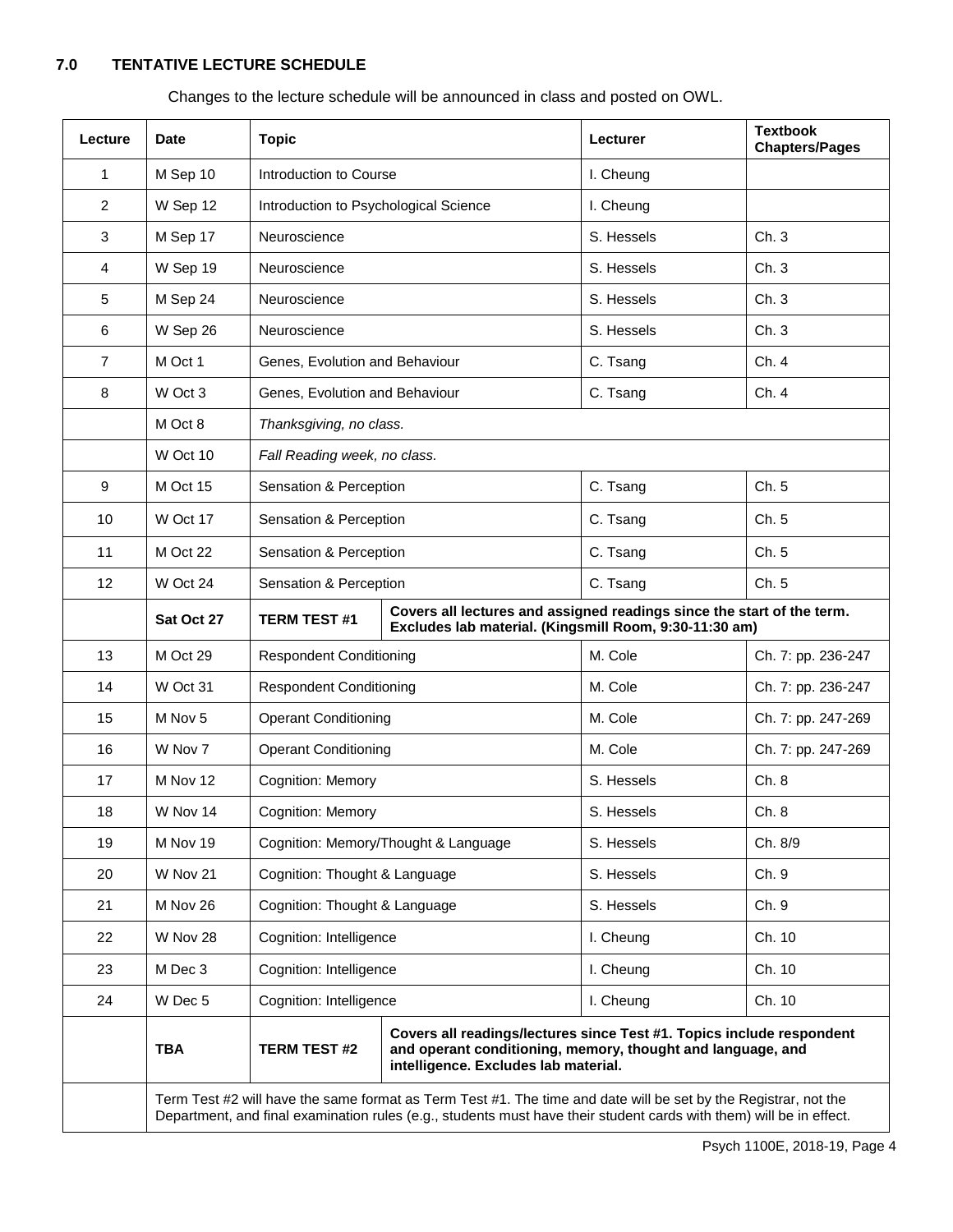| Lecture | <b>Date</b>                                                                                                                                                                                                                                                | <b>Topic</b>                                                                                                                                                                                          |                                                                                                                                         | Lecturer  | <b>Textbook</b><br><b>Chapters/Pages</b> |
|---------|------------------------------------------------------------------------------------------------------------------------------------------------------------------------------------------------------------------------------------------------------------|-------------------------------------------------------------------------------------------------------------------------------------------------------------------------------------------------------|-----------------------------------------------------------------------------------------------------------------------------------------|-----------|------------------------------------------|
| 25      | M Jan 7                                                                                                                                                                                                                                                    | Development                                                                                                                                                                                           |                                                                                                                                         | C. Tsang  | Ch. 12                                   |
| 26      | W Jan 9                                                                                                                                                                                                                                                    | Development                                                                                                                                                                                           |                                                                                                                                         | T. Dumas  | Ch. 12                                   |
| 27      | M Jan 14                                                                                                                                                                                                                                                   | Development                                                                                                                                                                                           |                                                                                                                                         | T. Dumas  | Ch. 12                                   |
| 28      | W Jan 16                                                                                                                                                                                                                                                   | Development                                                                                                                                                                                           |                                                                                                                                         | T. Dumas  | Ch. 12                                   |
| 29      | M Jan 21                                                                                                                                                                                                                                                   | Development                                                                                                                                                                                           |                                                                                                                                         | T. Dumas  | Ch. 12                                   |
| 30      | W Jan 23                                                                                                                                                                                                                                                   | Social Psychology                                                                                                                                                                                     |                                                                                                                                         | I. Cheung | Ch. 13                                   |
| 31      | M Jan 28                                                                                                                                                                                                                                                   | Social Psychology                                                                                                                                                                                     |                                                                                                                                         | I. Cheung | Ch. 13                                   |
| 32      | W Jan 30                                                                                                                                                                                                                                                   | Social Psychology                                                                                                                                                                                     |                                                                                                                                         | I. Cheung | Ch. 13                                   |
| 33      | M Feb 4                                                                                                                                                                                                                                                    | Social Psychology                                                                                                                                                                                     |                                                                                                                                         | I. Cheung | Ch. 13                                   |
| 34      | W Feb 6                                                                                                                                                                                                                                                    | Motivation                                                                                                                                                                                            |                                                                                                                                         |           | Ch. 11, pp. 395-424                      |
| 35      | M Feb 11                                                                                                                                                                                                                                                   | Motivation                                                                                                                                                                                            |                                                                                                                                         |           | Ch. 11 pp. 395-424                       |
| 36      | W Feb 13                                                                                                                                                                                                                                                   | Emotion                                                                                                                                                                                               |                                                                                                                                         | C. Tsang  | Ch. 11 pp. 424-446                       |
|         | M Feb 18                                                                                                                                                                                                                                                   | Family Day, no class                                                                                                                                                                                  |                                                                                                                                         |           |                                          |
|         | W Feb 20                                                                                                                                                                                                                                                   | Reading Week, no class                                                                                                                                                                                |                                                                                                                                         |           |                                          |
| 37      | M Feb 25                                                                                                                                                                                                                                                   | Emotion                                                                                                                                                                                               | C. Tsang                                                                                                                                |           |                                          |
|         | W Feb 27                                                                                                                                                                                                                                                   | No class                                                                                                                                                                                              |                                                                                                                                         |           |                                          |
|         | Sat Mar 2                                                                                                                                                                                                                                                  | Covers the following topics: Development, Social Psychology, and<br>Motivation. Emotion will NOT be on Term Test #3. Excludes lab material.<br><b>TERM TEST #3</b><br>(Kingsmill Room, 9:30-11:30 am) |                                                                                                                                         |           |                                          |
| 38      | M Mar 4                                                                                                                                                                                                                                                    | Stress, Health & Coping                                                                                                                                                                               |                                                                                                                                         | T. Dumas  | Ch. 15: pp. 591-597                      |
| 39      | W Mar 6                                                                                                                                                                                                                                                    | Stress, Health & Coping                                                                                                                                                                               |                                                                                                                                         | T. Dumas  | Ch. 15: pp. 597-608                      |
| 40      | M Mar 11                                                                                                                                                                                                                                                   | Stress, Health & Coping                                                                                                                                                                               |                                                                                                                                         | T. Dumas  | Ch. 15: pp. 608-615                      |
| 41      | W Mar 13                                                                                                                                                                                                                                                   | Stress, Health & Coping                                                                                                                                                                               |                                                                                                                                         | T. Dumas  | Ch. 15: pp. 615-627                      |
| 42      | M Mar 18                                                                                                                                                                                                                                                   | Adjustment & Maladjustment                                                                                                                                                                            |                                                                                                                                         | M. Cole   | Ch. 16                                   |
| 43      | W Mar 20                                                                                                                                                                                                                                                   | Adjustment & Maladjustment                                                                                                                                                                            |                                                                                                                                         | M. Cole   | Ch. 16                                   |
| 44      | M Mar 25                                                                                                                                                                                                                                                   | Adjustment & Maladjustment                                                                                                                                                                            |                                                                                                                                         | M. Cole   | Ch. 16                                   |
| 45      | W Mar 27                                                                                                                                                                                                                                                   | Adjustment & Maladjustment                                                                                                                                                                            |                                                                                                                                         | M. Cole   | Ch. 16                                   |
| 46      | M Apr 1                                                                                                                                                                                                                                                    | Psychotherapy                                                                                                                                                                                         |                                                                                                                                         | M. Cole   | Ch. 17                                   |
| 47      | W Apr 3                                                                                                                                                                                                                                                    | Psychotherapy                                                                                                                                                                                         |                                                                                                                                         | M. Cole   | Ch. 17                                   |
| 48      | M Apr 8                                                                                                                                                                                                                                                    | Psychotherapy                                                                                                                                                                                         |                                                                                                                                         | M. Cole   | Ch. 17                                   |
|         | <b>TBA</b>                                                                                                                                                                                                                                                 | <b>TERM TEST #4</b>                                                                                                                                                                                   | Covers the following topics: Emotion, Stress, Health & Coping,<br>Adjustment & Maladjustment, and Psychotherapy. Excludes lab material. |           |                                          |
|         | Term Test #4 will have the same format as the previous three Term Tests. The time and date will be set by the<br>Registrar, not the Department, and final examination rules (e.g., students must have their student cards with them)<br>will be in effect. |                                                                                                                                                                                                       |                                                                                                                                         |           |                                          |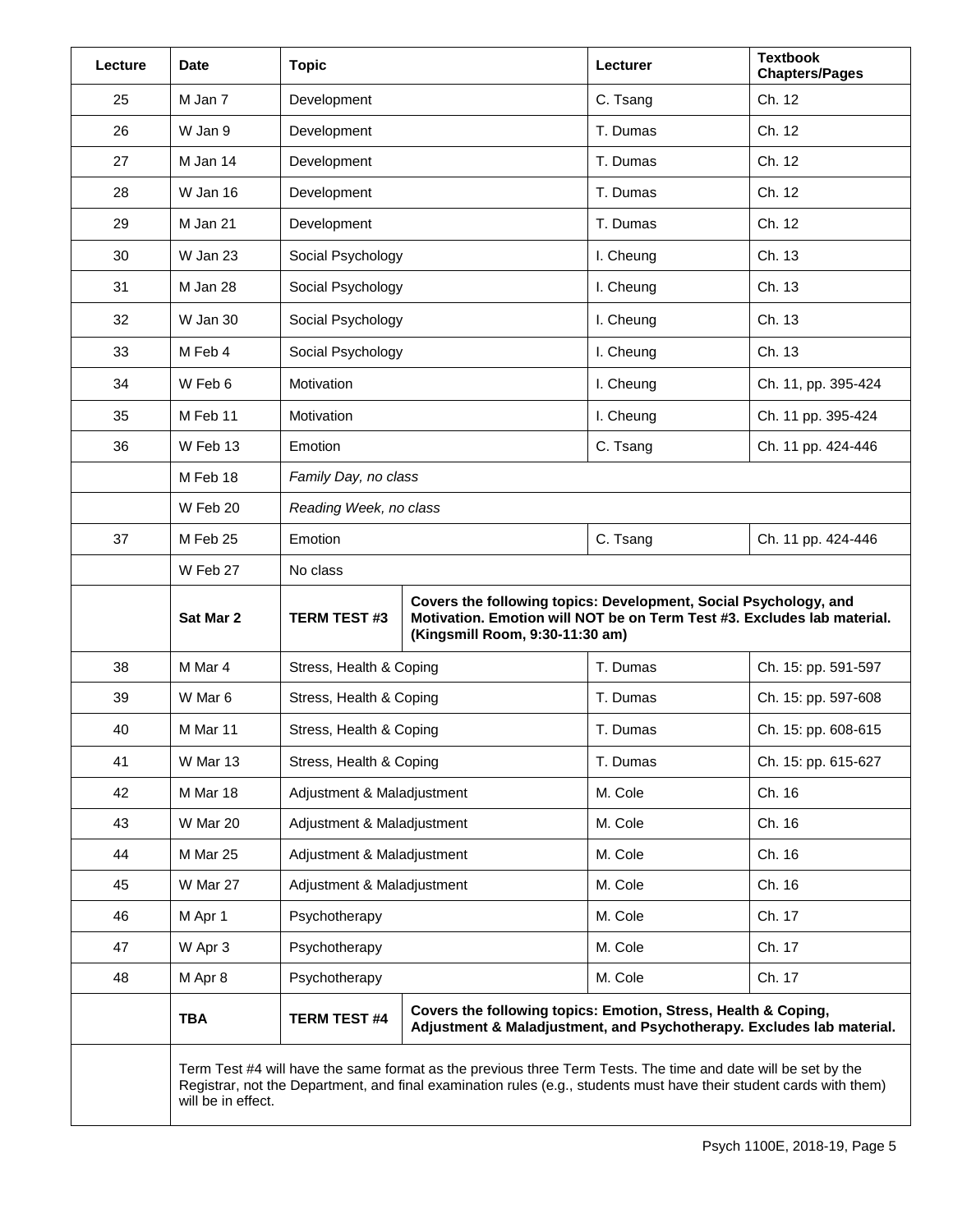## **8.0 POLICY ON GRADING STANDARDS**

Students at Huron University College should consider a C grade (60%-69%) to be evidence of satisfactory performance in Introductory Psychology. Grades in the B (70-79%) range will only be awarded for performance that is demonstrably superior to this standard. Grades in the A (80%- 90%) or A+ (90-100%) range will be rare and reserved for academic performance that is truly exceptional. Students should anticipate that the level of performance that resulted in A or A+ grades in high school will not achieve similar grades at the university level.

### **9.0 SUBMISSION OF WORK**

Students are required to submit one hard copy of each report through the mail slot in the door to Room V104 and upload one electronic copy of each report (in Word format) to OWL, which allows TurnItIn to conduct a plagiarism check (you do not need to go to the TurnItIn website). Please allow ample time for your submission—this means that you should avoid submitting your work last minute. The TurnItIn report can sometimes take a while to generate, so submit your paper as early as possible. If you are having issues with your electronic submission, you must contact your laboratory instructor BEFORE the deadline. Do NOT submit your paper as an email attachment to the instructor and expect to use that as a record of when you submitted your paper as the submission will not contain a TurnItIn report.

## **10.0 PENALTIES FOR INCOMPLETE AND LATE SUBMISSIONS**

**Both the hardcopy and the electronic copy are due at 12:00 noon on the same day.** The late penalty is 2 marks a day for up to 21 days (including weekends). Any report turned in later than the 21st day following the due date will receive a grade of zero. Extensions for reports are normally considered only before the deadline and granted for medical reasons deemed acceptable by the Dean or his or her designate. Additional information regarding University policy regarding relief based on medical grounds appears in the Appendix.

Students who submit only a hardcopy or an electronic copy will be given a 48-hour grace period to submit the missing electronic copy or hardcopy, respectively. After the grace period, students will be given a 4 mark deduction for an incomplete submission (in addition to any applicable late penalties). Moreover, the grade for the paper will not be released until both copies have been received by the instructor and the TurnItIn submission has been successfully made.

#### **11.0 OTHER INFORMATION**

#### **Senate policies that are in force for this course may be found in the Appendix posted on OWL.**

- 11.1 **Requirements to pass the course.** Both laboratory reports must be submitted to attain a passing grade in the course even if the maximum possible grade on one or both reports is zero due to lateness.
- 11.2 **Make-up tests.** There will be NO make-up tests for Term Tests 1, 2, or 3. Following the failure of a student to write one or the other of these tests, and acting on advice from the Academic Advising Office to provide relief based on medical grounds, we will allocate the weight devoted to that test equally to the remaining tests. Otherwise the grade recorded will be zero. In the event of failure of a student to write Term Test 4, and again acting on advice from the Academic Advising Office to provide relief based on medical grounds, we will permit that student to write a make-up for Term Test 4. Otherwise, the grade will be recorded as zero. That make-up test will be written on the day and at the time set aside